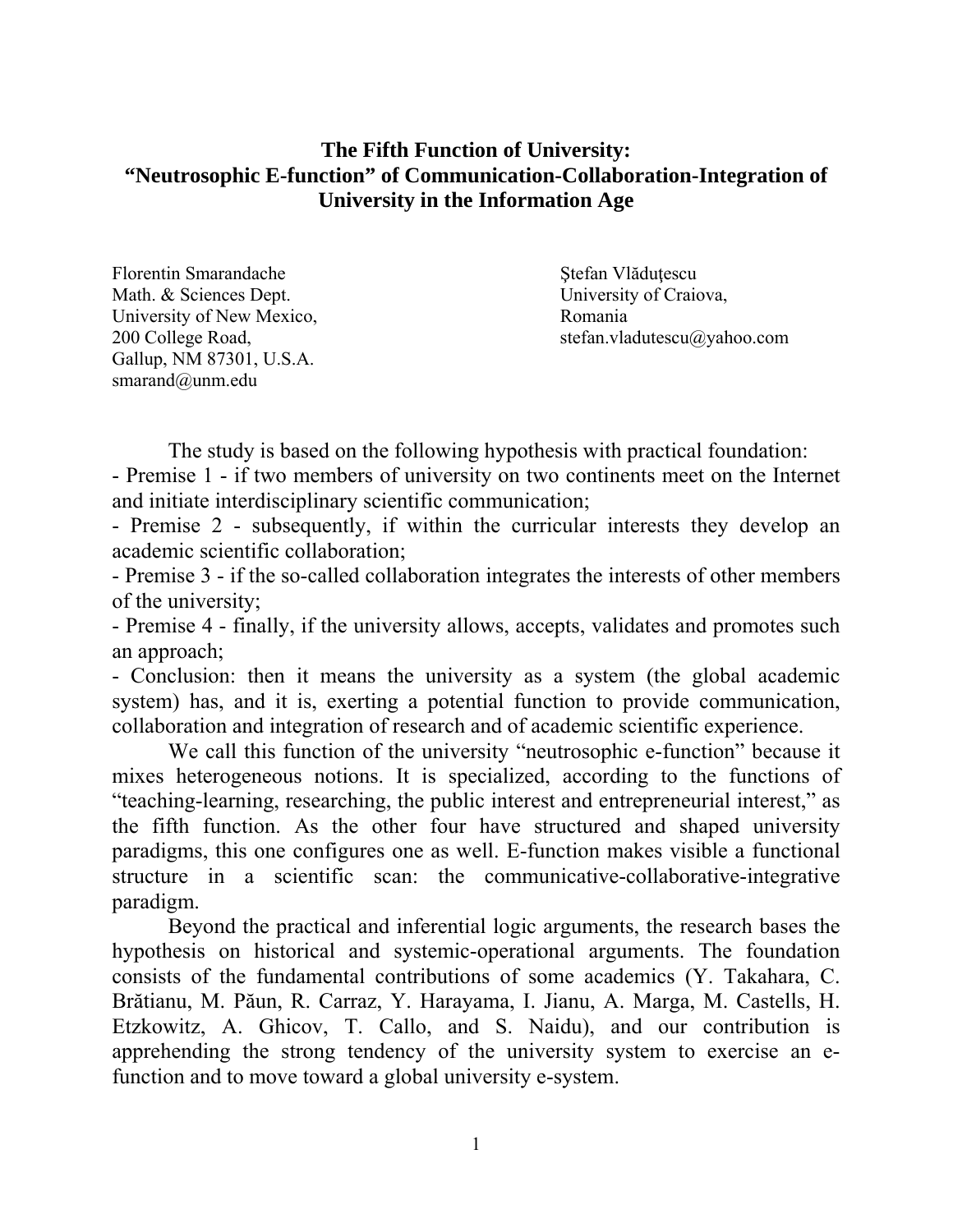Keywords: university, system, e-function, communication, collaboration, integration.

#### **I. The concept of university. Axis 1**

In relation to the requirements of accuracy, the side resonances turn the idea of university into an elusive and vague concept. This does not come from the specialists' lack of concern for the radiography of such a major social agent. University is, from all existing institutions, the organization with the oldest, most solid and most thorough history. As a place of knowledge, it is also a medium of self-understanding. From this perspective, it is paradoxical that in the house of knowledge is not found a thorough and robust self-understanding. It seems that the university does not have a clear and lucid self-awareness. Epistemologically, the university is the fountain, the criteria and the archive of knowledge. Any knowledge, it appears, implies a lack of knowledge. And maybe, once the status of knowledge is accepted, ignorance can be considered as the foundation of knowledge. Therefore, an explanation of the elusiveness of the concept of universality comes from the uncertainty about the content of the ignorance. In a way, the meaning of university is the unknown. The awareness of the unknown and the awareness of the need for developing knowledge forms the energetic poles that feed the university system.

 Another line of explanation is to understand current university as moving quickly in relation to the subject of knowledge and to the actors of knowledge. University is the most agile, insidious and versatile of all the institutions of knowledge.

 Thirdly, the fact that it knows itself better and better, while rapidly changing, makes visible knowledge variable itself. Variability is the subject of entropy and thus of negentropy and information. Therefore, the accuracy of self-knowledge induces an effect of vagueness that reinforces the impression of elusiveness.

 Practically and conceptually, the university is all right. The first axis of understanding the university is this conceptual elusive understanding.

#### **II. University as an organization. Axis 2**

 On a second axis of preliminary understanding-explaining, the university is specialized, as shown by Professor Constantin Brătianu as "a very complex organization" (2005, pp. 43-55). Generically, the organization is founded as a social group dedicated to a specific task. Subsequently, Norman Goodman shows it has a "formal structure that tries to accomplish the task" (1998, p. 71). In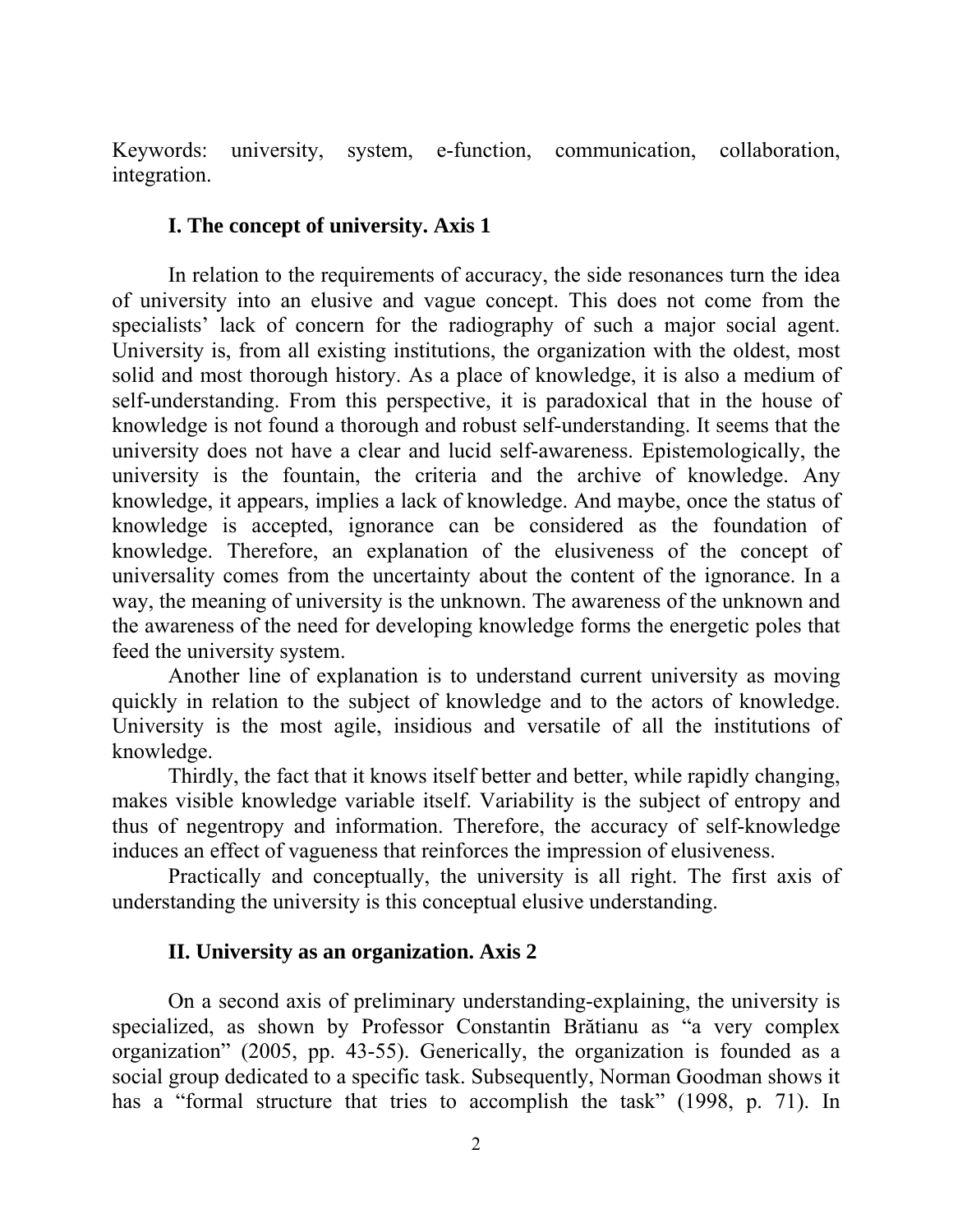accomplishing the defining task, it exploits some of the statutes and potential roles of its members. Related, it generates status and roles arising from the title of member and of organizational actor.

 The genesis of organization is not conceptual, but social. Through it, society solves social problems. Essentially, traditionally, university solves two categories of problems: knowledge and education. The first category includes the production and transfer of knowledge. The other includes ethical, political, medical, economic-entrepreneurial education etc.

 Organizations are defined not by the tasks they propose, by the objectives they set or by the mottos they are acting under, but by the problems they solve. They are not ends but means. Organization is a social tool for solving problems. The word organization comes from the French vocable "organisation" and etymologically comes from the Greek "organon" which means "instrument." Basically, the organization carries out activities that lead to solving social problems. The first feature of the organization is to be an association of people interacting in the idea of preparing a group engaged in cultural, social, educational, and administrative activities. Underlying features are linked to it. Members related to a set of values, are subjected to rules and accomplish shared tasks when performing roles and statutes.

 Organizations may be firms, companies, associations, governmental or nongovernmental entities, foundations, etc. The most important organizations have legal grounds. When the activities of an organization and the social relations established by it acquire state importance, they are regulated by law. The organizations that acquire state importance or have national or supranational interest are legally recognized as institutions.

University is a fundamental scientific and educational institution of a state. Organizations have a social profile not because of the accomplishment of "specific objectives," as S.P. Robbins, D. A. DeCenzo and M. Coulter deem (2010), but due to the problems they solve. In our opinion, the role of the organization as an intelligent operator is to perform activities that solve problems.

# **III. University as a system. Axis 3**

 3.1. A third axis of comprehension is to address the university as a system. As shown by Yasuhito Takahara, "An organizational system is a complex of interconnected human and nonliving machines" (2004, p. 3).

 As a system, the organization has inputs and outputs. The inputs would be of two kinds: "The first type is a resource input such as personnel, material, money, energy, and information. The second is external managerial information related to customer demands, consumer behaviors, marketing conditions, economic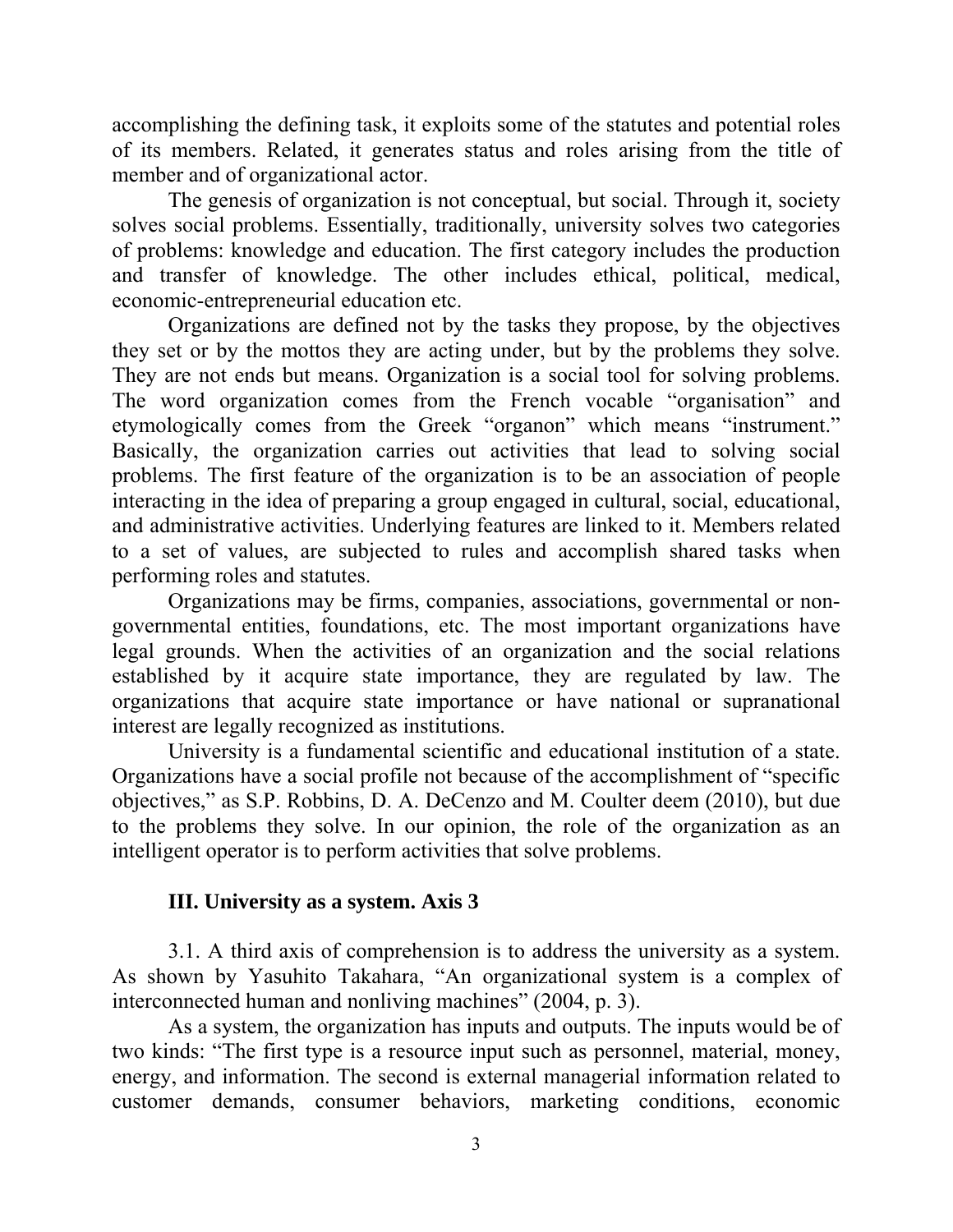situations, etc." (Takahara Y., 2004, p. 4). The organizational mechanism "transforms the resource inputs into products or services and transmits them to environments as an output" (Takahara Y., 2004, p. 4). The Japanese specialist understands the organization as being "formed for a purpose" (Takahara Y., 2004, p. 3) and as performing activities in this regard. About the transformation of input resources into output products or services is stated: "The transformation, which usually requires support of a specific technology, is the primary activity of an organization" (Takahara Y., 2004, p. 4). The professors Constantin Brătianu, Simona Vasilache and Ionela Jianu conceive the organization similarly. They emphasize that any organization is made up of "resources," "processes" and "products" (Brătianu C., S. Vasilache, Jianu I., 2006). In a later article, Constantin Brătianu highlights: "In any organization all activities can be grouped together in two basic processes: the production process and the management process" (2007, p. 376). The production process (technological process) leads to achieving tangible final results of the organization that can be "objects or services" (as Y. Takahara asserted in 2004). The organizational system develops management activities as well: "management activity is to control the primary activity of transformation so that the organizational goal is realized" (Takahara Y., 2004, p. 4). The management process is connected with the production process and together they made up a systemic unit. It is focused on ensuring the production performing "effectively and efficiently": the fulfillment of tasks correctly and obtaining products with a minimum allocation of resources and execution of those activities that lead to achieving goals. In the same context, Professor Constantin Brătianu explains: "The process of management can be performed through its main functions: planning, organizing, leading and controlling" (2007, p. 376).

3.2. Topologically, the organization as a system is defined by several modules. The above mentioned specialists identify the input, the output and the processes (Constanin Brătianu) or the transformation (Yasuhito Takahara). Collaterally, in order to designate activities performed between the input module and the output module we will use the concept of throughput. David Besanko, David Dranove, Mark Stanley and Scott Schaefer use the term "throughput" to conceptualize a phenomenon that conditions the successful businesses. Throughput is "the movement of inputs and outputs through the production process" (2010, p. 100).

 So by throughput it is understood the module of activities which ensures the conversion of input (resources) to output (products and/or services).

 3.3. Besides the topological coordinate the system has two more coordinates: the structural and the functional.

The entirety, the "multitude of elements" of a system with the connections, the "relations between them" "form the system structure" (Dima I.C. Cucui I.,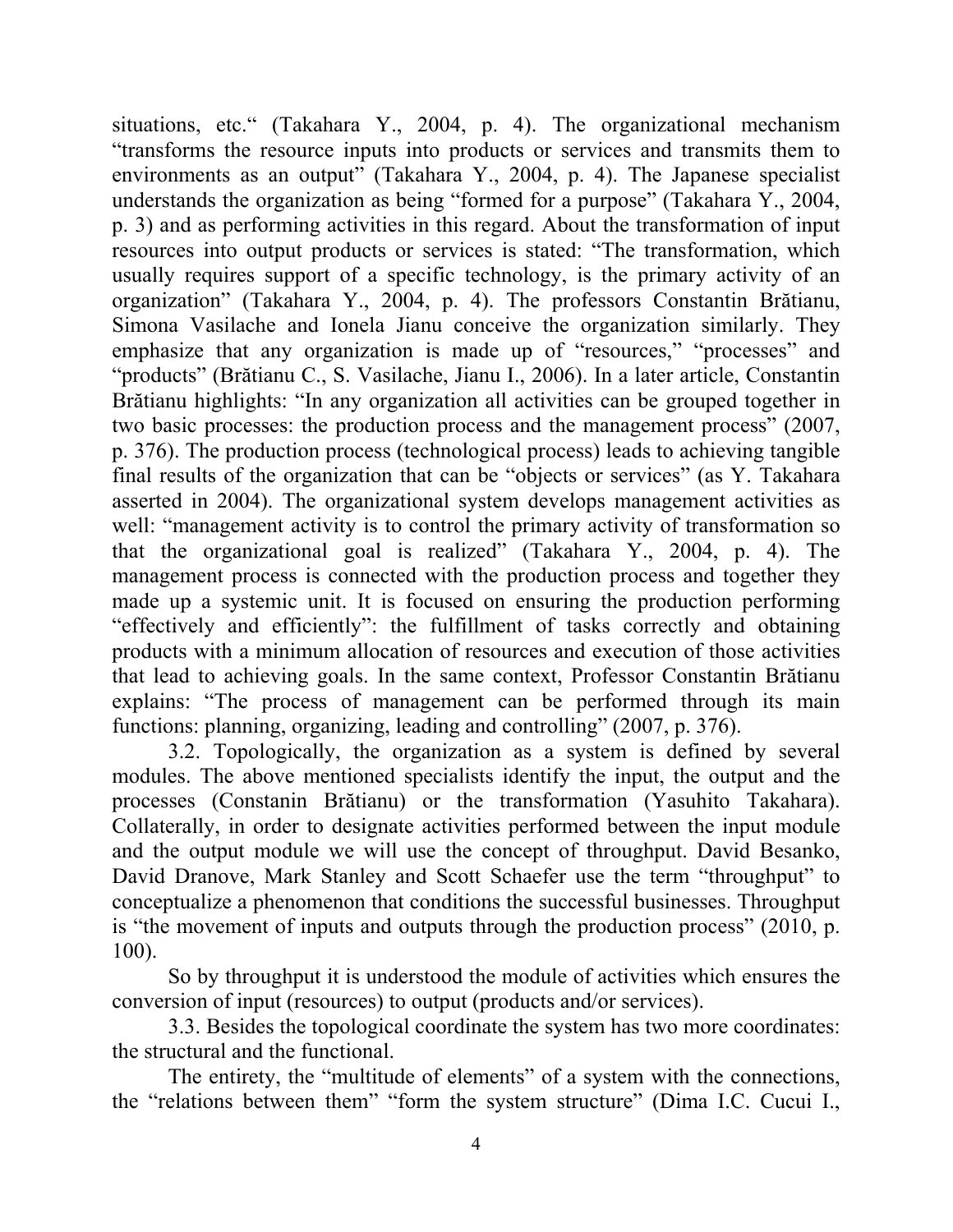Petrescu M., Stegăroiu I., Năbârjoiu N., 2007, p. 11). The structure is emerging as a configuration of the moment. The system has potential for structural changes. It remains valid even when structural changes occur. In this coordinate, the system seems to be capable of allowing the evolution of elements and relationships, of components. At one point, the system has a structure, a state and a set of possibilities for transformation and development. The structure is the specific internal way of organizing the system elements. It is a configuration currently stable and qualitatively determined of the connections between elements.

3.4. The functional coordinate of the system is inextricably linked to the structural coordinate. Between the system structure and the functions performed by the system, a strong connection exists. The structure determines the function and the functioning modifies the structure. As the functioning is the prerogative of managers, it is at the same time, subjected to the power of the management strategies. As Peter F. Drucker shows, "structure follows strategy" (2010, p. 94). The functional connections, on the other hand, determine in time the variations in input and output. The state system is a functional problem. It appears as a constant of the connection's parameters within certain time. State is the measure of the system characteristics of the moment. The functional coordinate consists of the processes by which the system performs its functions. The transition from one functional state to another is the transformation.

The components of an organization are employees, managers, leaders, clients, beneficiaries etc. This is the structural capital of the organization. Systemic social connections appear as relations. In its relational capital, a system may include relationships of cooperation, collaboration, exchange, determination, influence, and communication. They may be hierarchical, vertical, horizontal, etc. Relations are those that ensure the system stability and allow its operation and adaptation to internal and external environments (natural, social, financial, economic, strategic, etc.). Relationships vary in time and give the dynamic character of the system. Effective systems seek to maintain stability. In general, however, systems have a strong inertia. As S.P. Robbins argues, "Organizations, by their very nature, are conservative" (2008, p. 187).

 Structural-functional internal stability can be maintained in two ways. Adapting to the environment, systems tend to preserve internal steady states and perform its functions. First of all, W. R. Ashby states, the actions of the system "as varied as they are have one goal, to maintain constant conditions in the internal environment" (1958, p. 121). The more structurally elements are more independent of each other the more each one develops a greater capability to adapt. A better flexibility of the elements, namely a lower interdependence, is a premise for higher functional stability of the system. The second manner that the system preserves its stability in is feedback. Yasuhito Takahara speaks of two types of stability: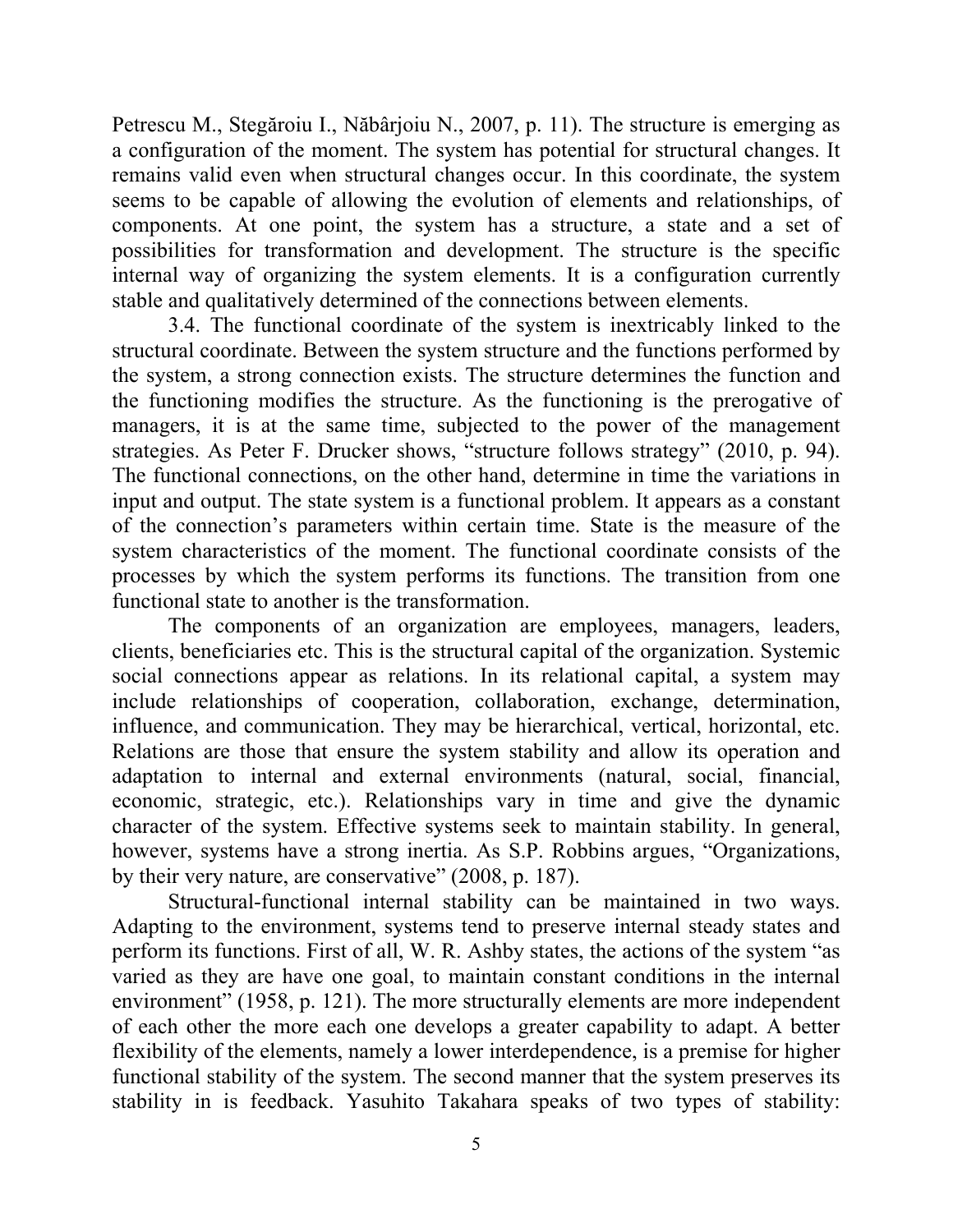"behavior stability and structural stability" (2004, p. 4). "Behavior stability" is achieved through "feedback mechanism" and "structural stability" (or "the practice of keeping characteristic parameters of an organization constant") is achieved "by higher level management activities" (2004, p. 4).

 In the article "Interactions among components of the university system," Mihaela Păun (from Louisiana Tech University) and Miltiade Stanciu (from ASE Bucharest) start from the assumption of the university as system and institution. Zetetic stake is finding a revealing answer to the question: "Which is the most important component/resource in a university?" (2008, p. 94). Research is moving toward the components/resources of the university. The perspective is, implicitly, topological, structural and functional. The referred components are students, teachers and infrastructure. Resources are put into the equation to conclude about an intangible resultant. The unknown is defined: the human components (students, teachers) and the infrastructure are crucial in the university performance and competitiveness. They are equally important. From other perspective, we mention that there are "teaching oriented" universities and "researching oriented" universities. It is also recalled the existence of components of "teaching" and "researching" in most universities (Păun M., Stanciu M., 2008, p. 98).

 Students and teachers appear to be defining systemic academic components (M. Trow, 1975). Professor Constantin Brătianu considers that "professors and students represent the most important resources" (2009, p.67). In higher education, teachers and students are defined as actors who have specific functions. Social actors exercising functions become system factors. Functional actors, ontological factors of the university, are the students and teachers (including teachers who have managerial responsibilities). They are engaged in an academic contract of didactic communication. The rights and obligations of the academic actors bear the mark of university functions. In turn, academic institution exists through its factors and through didactic teaching and research actions carried out in the university.

# **IV. The four institutionalized functions of the university**

4.1. The first functions: "Teaching-learning" and "Researching."

Generations of universities, the Humboldtian university paradigm:

 Today, university is at the end of an evolution and in a transformation process that takes into account the forecasting, the foresight and the normative future. The functioning of the system means conducting specific activities. This happens within some processes. As Yasuhito Takahara (2004), Constantin Brătianu, S. Vasilache and Ionela Jianu (2006) argue, any organization runs two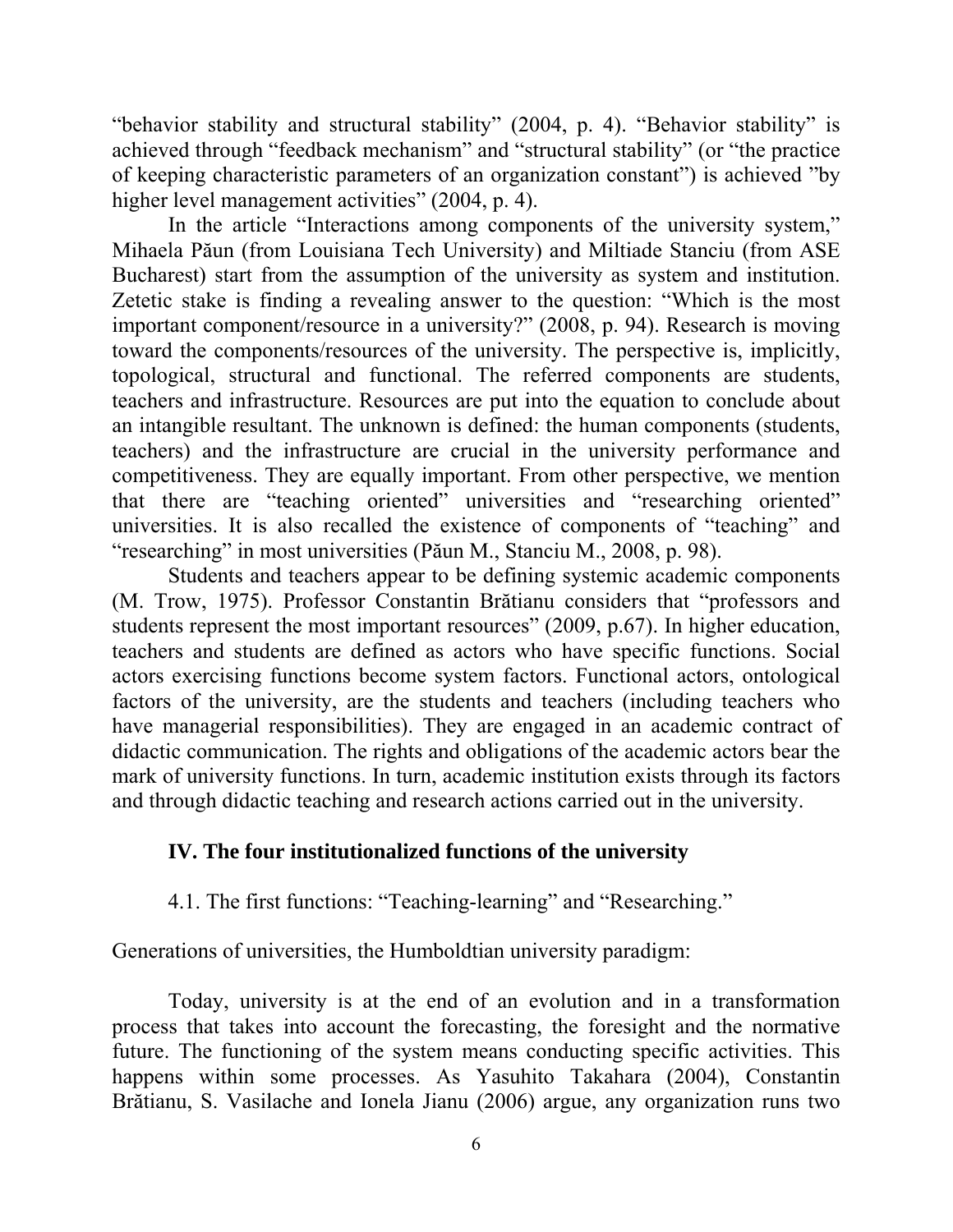types of processes: processes of production (or technology) and management processes. The set of academic technological processes is subsumed to some functions undertaken by the university institutions. On the other hand, an effective university management process will be in line with technological processes, first of all and defining, regarding the functions of the university system. This university management process is supported by a structure with a clear profile, which Yuko Harayama and René Carraz would call "the university management structure" (2008, p. 93).

 In 2003, Parliament of Australia retained that the "core functions of university" are "teaching, learning, and research" (2003, p. 21440). The one who diachronically has implemented this academic and functional model was Wilhelm von Humboldt, founder of the University of Berlin. "His university model," professor Gerd Hohendorf (Hohendorf G., 1993, pp. 617-618) argues, "is characterized by the unity of teaching and research. It was to be a special feature of the higher science establishments that they treated science as a problem which is never completely solved and therefore engaged in constant research."

 Professor Constantin Brătianu and professor Yuko Harayama agree with the idea that Wilhelm von Humboldt introduced a "new university paradigm" (incidentally in Greek "paradigm" meant "modeled"). In addition, the Romanian specialist found that the two functions were also complementary. "The new university paradigm... is founded on the unity and the complementarity of the functions of teaching and research" (Brătianu C., 2009, p. 63).

 The core of the functional Humboldtian model is that scientific issues are never "completely solved" and that, therefore, the university must remain "engaged in constant research." Understanding the Humboldtian model as a third generation of universities, Yuko Harayama emphasizes that within it the situation of the academic subjects is a situation of constant discovery. This means that "the teaching and learning process" occurs through "research activities" (Harayama Y., 1997, p. 13). In other words, the discoveries occur in university; possibly even in the teaching process. To reach this stage, the university has gone through, Yuko Harayama asserts, two models.

 The first of university system emerges in the eleventh century and the twelfth century. Its elements are the teachers and students. The function of the system is one of knowledge transfer (knowledge is validated and scientific information is consecrated and preserved). The teachers do not create, do not innovate, do not discover. They take knowledge and new knowledge elements and they teach them. The new elements of knowledge are generated outside academia. The function of this university is one of "teaching."

 A second generation of universities, according to Professor Yuko Harayama, keeps the non-investigative character and guides the teaching act only toward the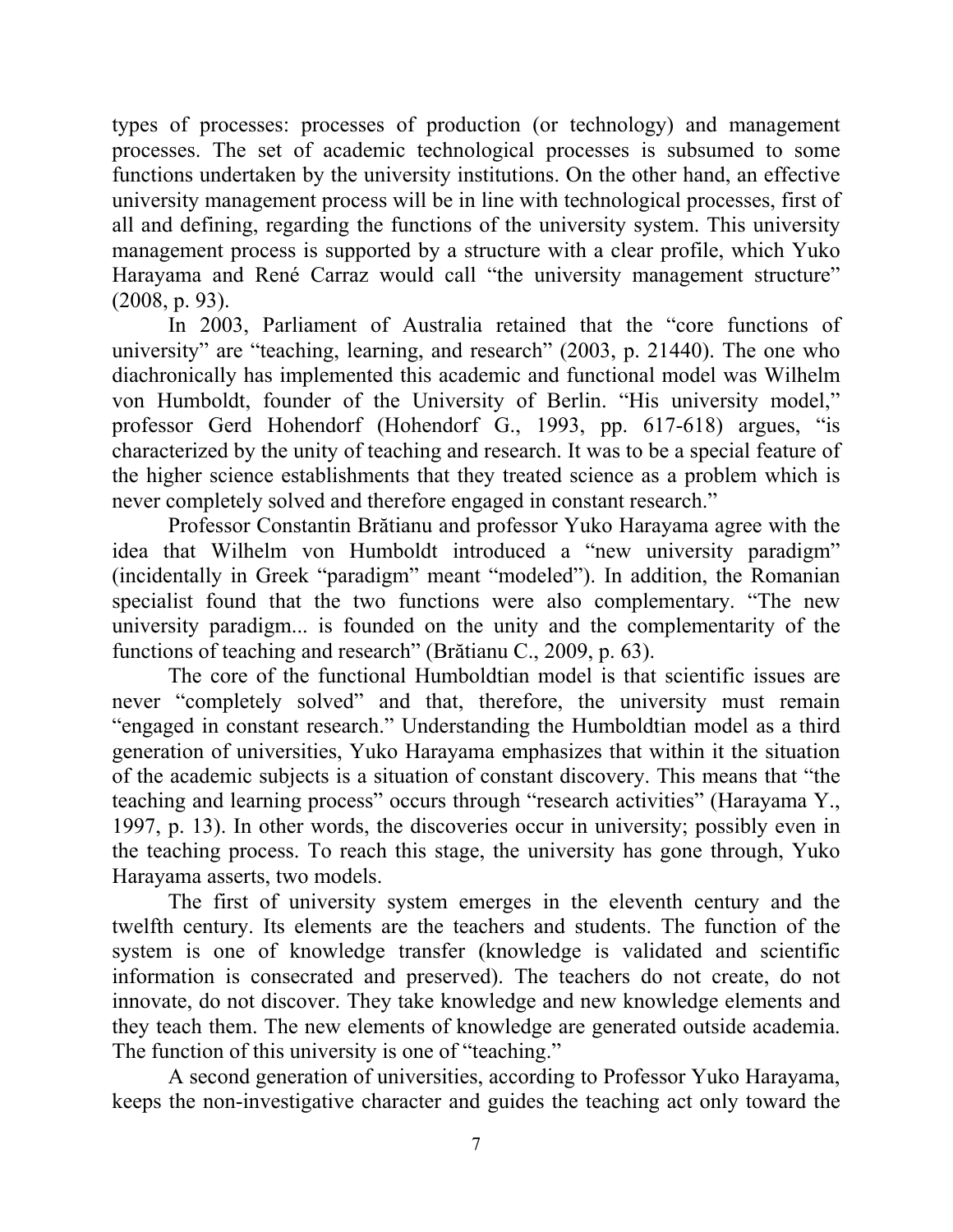elites of the religious and political spectrum. We would say that this model is focused on "teaching" too, its characteristic being the limitation induced by the religious or political pressures.

 The third model, introduced by Wilhelm von Humboldt, is bi-functional: "teaching and research."

 Today the university model is based on the Humboldtian model. The technological university process is essentially a "teaching-learning process." Over time this process has always been the focus of academic management in order to increase its efficiency and effectiveness. On the other hand, he was doubled at a time by the research process. The opinion of Professor Constantin Brătianu is similar: "The fundamental competences of a generic university are: teaching, learning and research. All of these are knowledge dynamic processes"(2009, p. 69). These two key functions have been multiplied in the policies developed in universities. Thus the universities are no longer limited today to the two functions. As Howard Newby argues "Today's universities are expected to engage in lifelong learning (not just teaching), research, knowledge transfer, social inclusion (via widening participation or access for non-traditional students), local and regional economic development, citizenship training and much more"( 2008, pp. 57-58).

#### 4.2. The third function: utility and social engagement

During the early twentieth century, the external environment required that universities have a stronger orientation toward utility. University transfer generates a system of high education that should acquire a more remarkable social, economic, financial and moral utility. He who brings in this practical necessity is John Henry Cardinal Newman. In his "The Idea of University," he considers theology as a "branch of knowledge" (1999, p. 19) and militates for "useful knowledge" and for "usefulness" (1999, pp. 102-109). Through the knowledge provided, the university must exercise a function of utility and social involvement, locally, regionally or nationally. The transferred knowledge is required to acquire utility and practical involvement.

# 4.3. Entrepreneurial function. Entrepreneurial Paradigm

 The functional development of the university has as its main purpose the performance and the competitiveness. Modern and post-modern universities are financed either by public funds or private funds and sometimes have a double funding. Private universities were the first who raised the question of selffinancing. Related, the research function included an economic efficiency criterion. Therefore, having at least this double causality, the commercial, and economic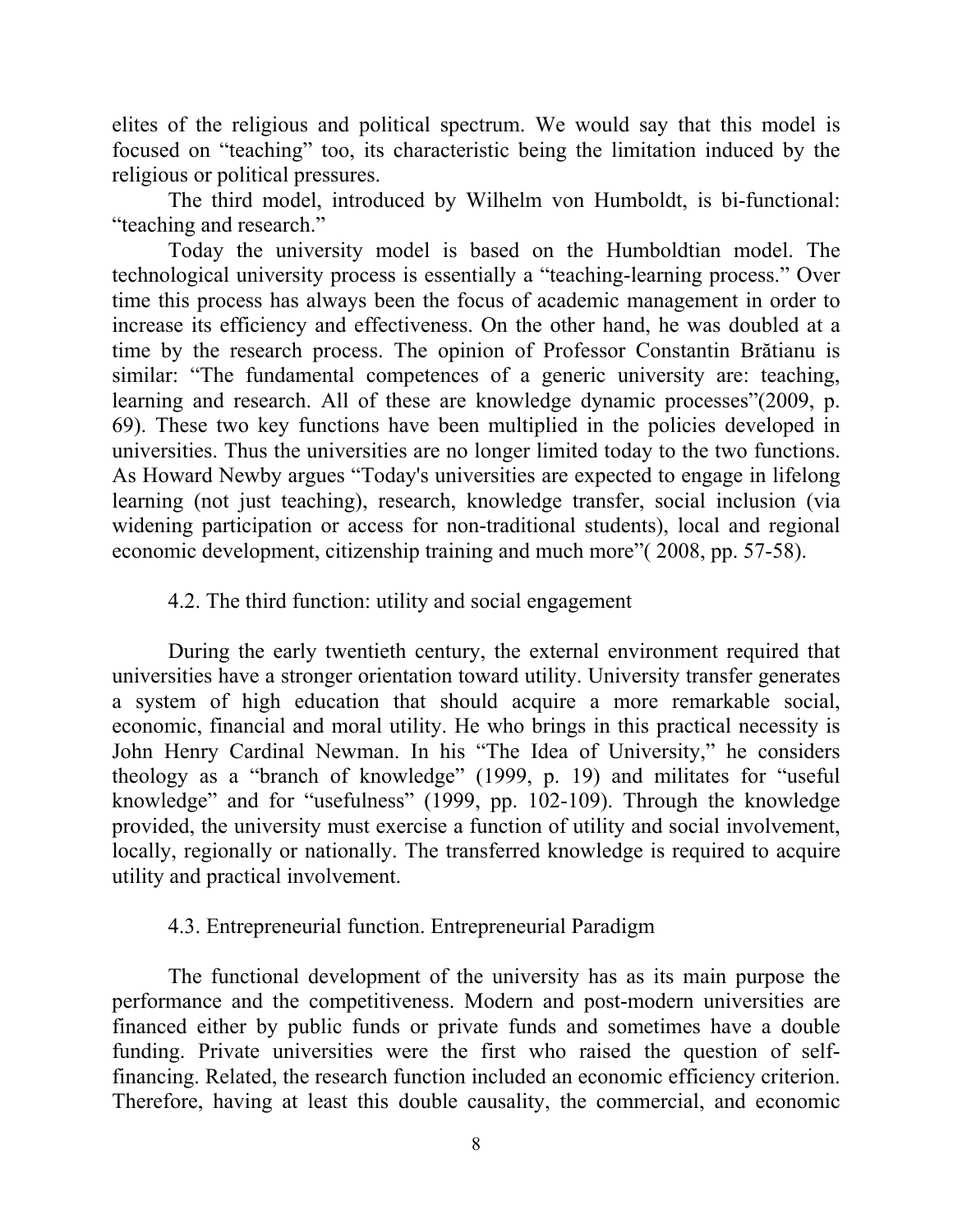entrepreneurial function has enforced in the set of functions. This remodeled the principal functions too, the ones of "teaching, learning and researching." High education institutions have also assumed the entrepreneurial task function. In 1983, in the article "Entrepreneurial Scientists and Entrepreneurial Universities in American Academic Science," Henry Etzkowitz launched the concept of "entrepreneurial university." He argued that Thorstein Veblen had admitted at the beginning of the twentieth-century the possibility "that American universities would increasingly take on commercial characteristics." Then, Henry Etzkowitz noted that "universities... are considering the possibilities of new sources of funds to come from patenting the discoveries made by holding academic appointments from the sale of knowledge gained by research done under the contract with commercial firms, and from entry into partnerships with private business enterprises" (1983, p. 198). A university exerting such an entrepreneurial function is an entrepreneurial university. In 2000, Henry Etzkowitz and his colleagues would find that "entrepreneurial university is a global phenomenon" and understand that it was "the triple helix model of academic-industry-government relations." They speak, in this case, of the "entrepreneurial paradigm" (H. Etzkowitz, A. Webster, C. Gebhardt, Cantisano, Terra BR, 2000, p. 313). The concept of "entrepreneurial university" was considered lucrative and was developed so that, in 2007, David Woollard, Oswald Jones and Michael Zhang realized that this feature (generally accepted as a function) is, along with "teaching and researching the third mission" (2007, p. 1), meaning "commercialization of science ."

 However, the concept also keeps a dose of lack of understanding and a dose of misunderstanding (Stanciu. Şt., 2008, pp. 130-134). However, in Romania the concern for an entrepreneurial university is already solid. Since 1998, professor Panaite Nica has taken scientifically into account the entrepreneurial function. Subsequently, Professor Valentin Mureşan (2002) brought in convergence opinions of university entrepreneurial specialists from France, England and Romania. For now, the concept of "Entrepreneurial University is still fuzzy and culturally dependent" (Brătianu C., Stanciu Şt., 2010, p. 133).

# **V. Collaborative-Communications Paradigm, the fifth function: function of communication, collaboration-integration**

 The functions of the university system are related to the mending demands required by the internal environment and by the needs to adapt to the external environment. These functions are initially mission assumed by the management structure. Once proven, the practical validity and the mission effectiveness, for a longer period and in several universities, it becomes a function of the global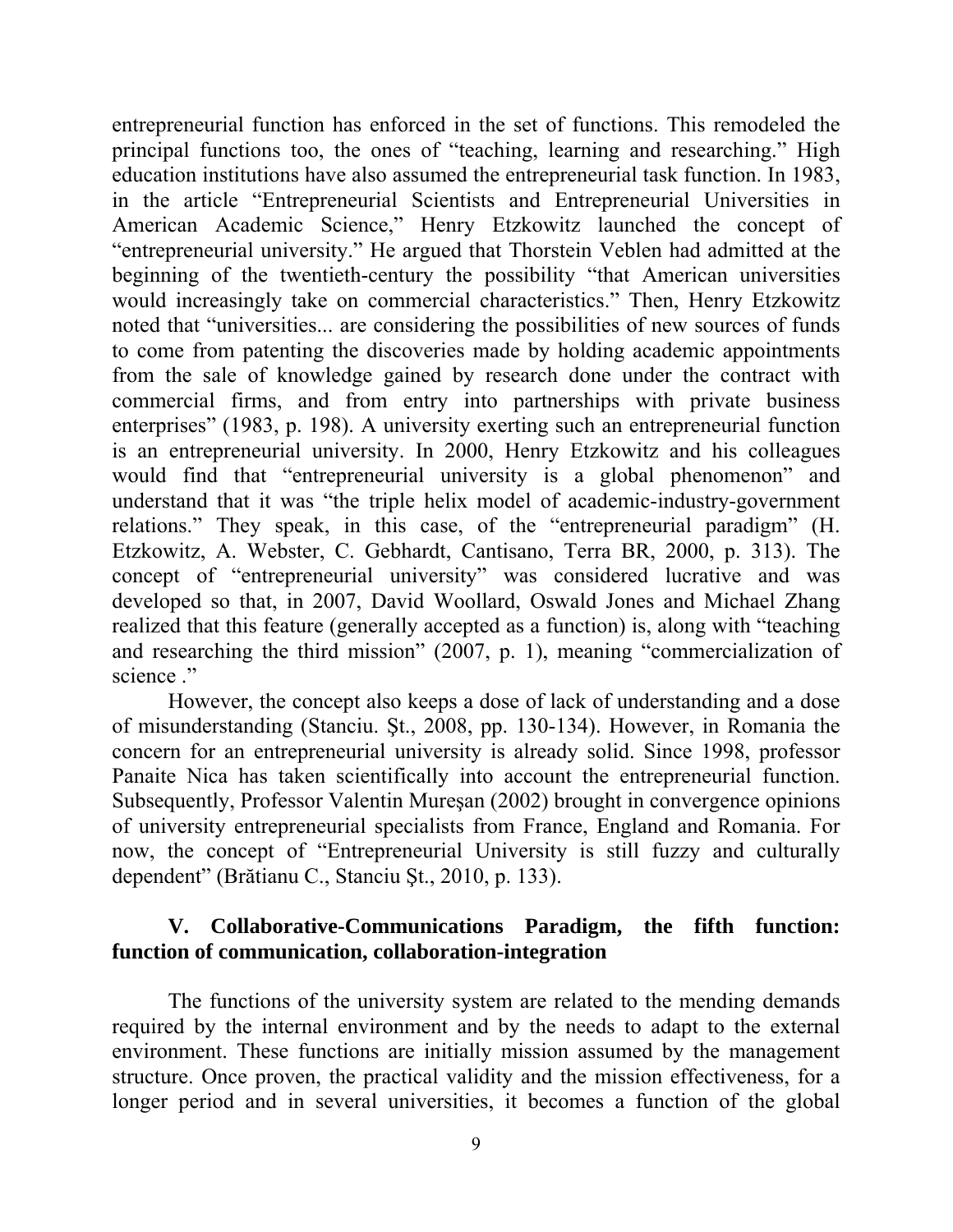university system.

Functions are ways of permanent structural changing-transforming of the university system in relation to the internal requirements and external needs. As specified by Andrei Marga, university functions in society and fulfills "functions which develop along with the changes around them" (2009, p. 152). Following the same line of ideas, Andrei Marga takes into account "the multiple functions of university" (2004, p. 13). In exercising these functions, the university is presented "as a powerful scientific research center… for acquiring and applying knowledge," and "as a source of technological innovation, as an intellectual authority in critically examining situations; as a space for commitment to civil rights, social justice and reforms" (Marga A., 2004, p. 13).

 Functions are, in general, "institutionalized" by the laws that give the university the character of institution. Thus, for example, social utility missions or entrepreneurial plans that were undertaken by some universities 25 years ago are now a function of the university system in general. Moreover, supranational authorities currently allow future university functions.

 "The Bologna Declaration" (1999) mentions many of the functions of the university, teaching, research and a predicted communication-dissemination function. "The University functions in the societies having differing organization being the consequence of different geographical and historical conditions, and represents an institute that critically interprets and disseminates culture by the way of research and teaching."

 Nowadays, the environment university develops is one it has contributed to. This environment is not one in which the university decides. It must adapt to it.

 The globalization of economic, financial, social phenomena is, on the one hand, the result of knowledge development, of creativity and innovation, and on the other, of their putting into practice. The world is in the Information Age. There has been a digital revolution that has succeeded everywhere. Interaction, networking, connectivity that is always the engine of society acquires new values in the new context. Social relations are digitally imprinted. Some of them even develop completely or partially, as mediated by computers. Many social relations have a virtual component.

 The Information Age began after 1970 with the first personal computers, expanded after 1990 with the introduction of the Internet and strengthened after 2000 with the generalization of the Internet, with its use widely and globally.

 In his trilogy, Information Age (1996, 1997, 1998, second edition 2000, 2001, 2004), Manuel Castells states: "Toward the end of second millenium of the christian era several events of historical significance transformed the social landscape of human life. A technological revolution, centered around information technologies, began to reshape, at accelerated peace, the material basis of society.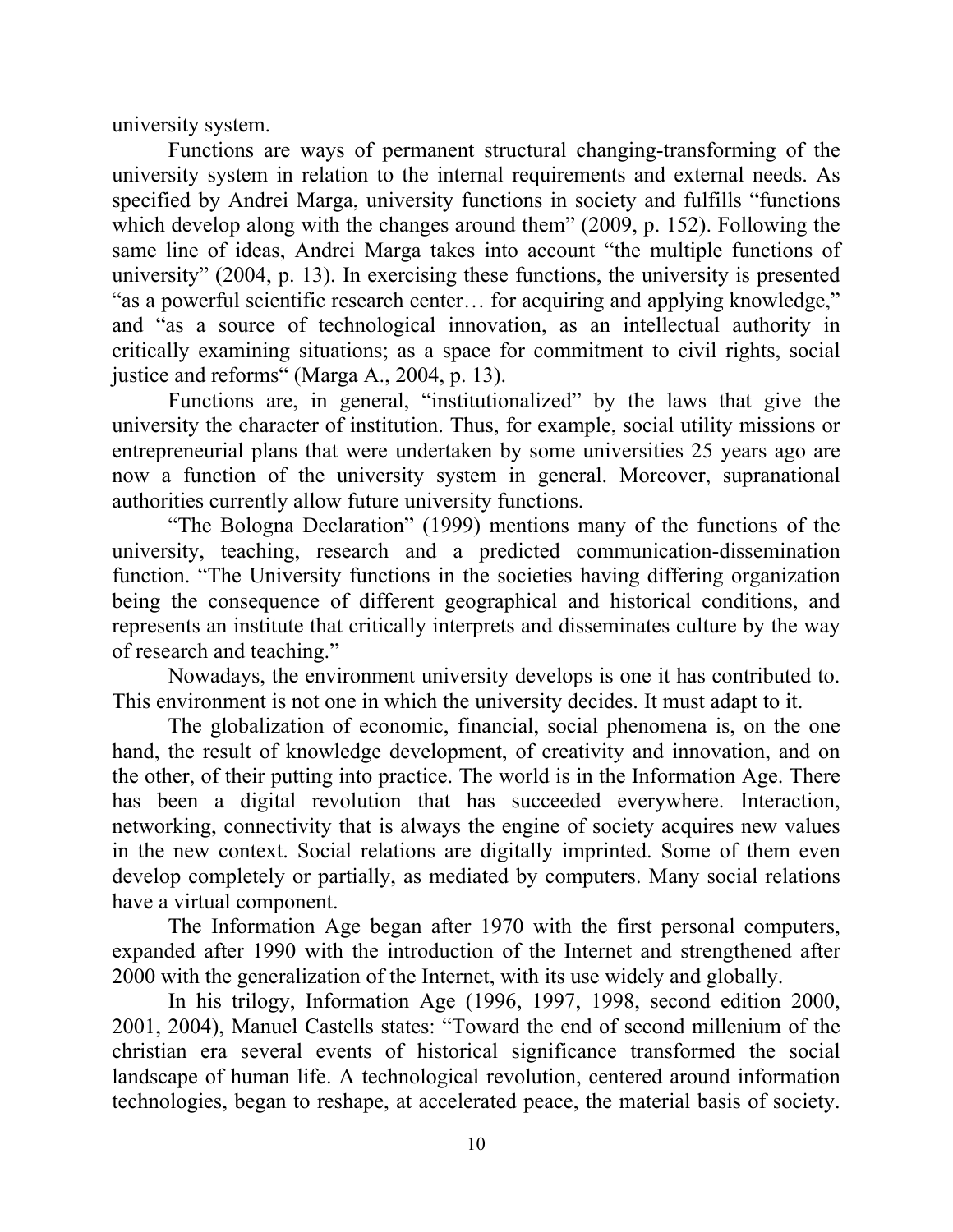People increasingly organize their meaning not around what they do but on the basis of what they are. Meanwhile, on the other hand, global networks of instrumental exchanges selectively switch on and off individuals, groups, regions and even countries. "Our societies are increasingly structured around a bipolar opposition between the Net and the Self" (Castells M ., 1996, p. 1 p. 2 and p. 3). Taking ideas expressed in the late 1980s, Manuel Castells formulates and sets in trilogy the concept of the "Information Age." "Prologue: the Net and the Self" opens the first volume "The Rise of the Network Society." Here with the idea of the Information Age, two more ideas are displayed, that of the "network society" and that of the opposition between "Net" and "Self." Later, in his book, Communication Power (2009), Manuel Castells will talk about the Information Age as the "digital age" or "network age." The Information Age is the era of information society, information economy, information policy, etc. It is not a change of vision, but a transformation of substance, a historic turning point transformation. There is the digitization, globalization and putting in interaction to the components of the global social system.

 Illustrating for the practical impact of digitization is the banks case. The globalization and interdependence brought by digitization went beyond any boundaries. They induced significant changes, major changes, namely functional changes. Banks, like all other operators, actors, and factors of the social, economic, and political systems, found themselves confronted with their own limits: some uncontrollable limits. In this respect, Lloyd Darlington points out: "For the first time in 300 years, the very nature of banking has changed. We still handle money, but information, not money, is now the lifeblood of our industry. From what was essentially a transaction-based business, where customers come to you (or didn't), banking has to make the leap into what is essentially a sale-and-marketing culture" (1998, p. 115).

 The Information era has induced significant changes in the internal environment and external environment of the university system. It has generated changes in the way the system should respond to the challenges and opportunities generated by the digital revolution, the technological revolution. The university system must adapt to external processes. To the external environmental changes, the university management must respond adaptively. The technological revolution has brought not only the transformation of the external environment, but it has also brought new tools for the university system to adapt. The challenge is primarily one of the university system functioning as a management coordinate and, secondly, in its "production" coordinate. The vision, missions and academic values are going through changes. In their content, strategic management includes adaptive tasks to respond to exogenous factors induced by digitization: extended or sometimes generalized computing and Internet communication, as well as rapid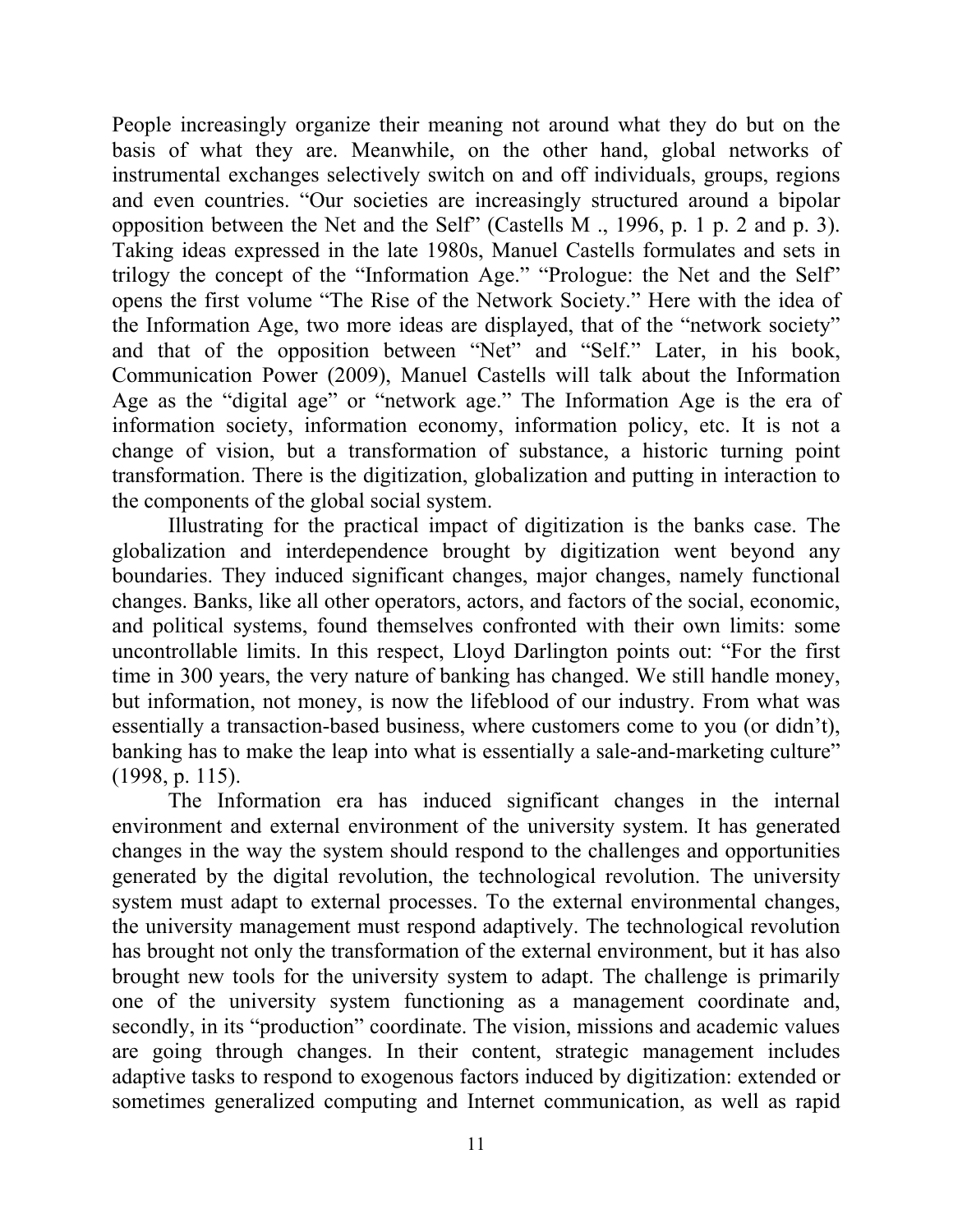globalization of knowledge, discoveries, innovations, etc.

 University is becoming more and more a place for creative knowledge. In visions, missions and values, functional commitments begin to transpire. In other words, on their own some universities assume new functions. In time, through their inter-university resonance, similar commitments in visions, mission and values go national. They are institutionalized and become functions of any university system.

 For example, in his strategic document, Oxford Brooks University mentions the traditional, modern and postmodern functions and it involves performing activities we think will become functions specific to the Information Age. In "Our strategy for 2020,"Oxford Brooks University stated: "Oxford Brooks University occupies a strong position in UK higher education. We have a sound and growing international reputation for the quality of our teaching, learning and research and we are a vital part of and contributor to the local and national economy and society."

 Remain fundamental nuclear functions of the university: "teaching, learning and researching."

 Public interest and entrepreneurial functions were institutionalized: "we are a vital part of and contributor to the local and national economy and society." The strategy states: "We also need to ensure that our organizational structures support staff and students in their activities, that they facilitate the integration of research and teaching and promote inter-disciplinarity and diversity. We are international in our orientation: in our curriculum, our staff, our student body and our increasingly interdependent world partnership in an increasingly interdependent world. We aspire to be a university which makes a commitment to an educational culture where mentorship is valued and teaching is integrated with both research and cutting-edge practice from the professions."

 In the space it exists, the university must place itself as the main generator and supplier of knowledge. The relevant context of the current university system is structured mainly by the action of three factors. These factors-buoys of the context are:

 a) Computing, technology, rapid innovation (prefigured by and currently under development by Gordon Moore's law: "the computing power of microchips doubles every 18 months");

 b) Accelerated extension of the information-communication systems, (categories of users increase, diversify and amplify their importance: according to Robert Metcalfe's postulate: "a network's value grows proportionally with the numbers of users" and according to George Gilder's law "the total bandwidth of communication systems triple every 12 months");

 c) Development and accreditation of a collaborative and disseminating academic environment (the transition from unilateral projects to international and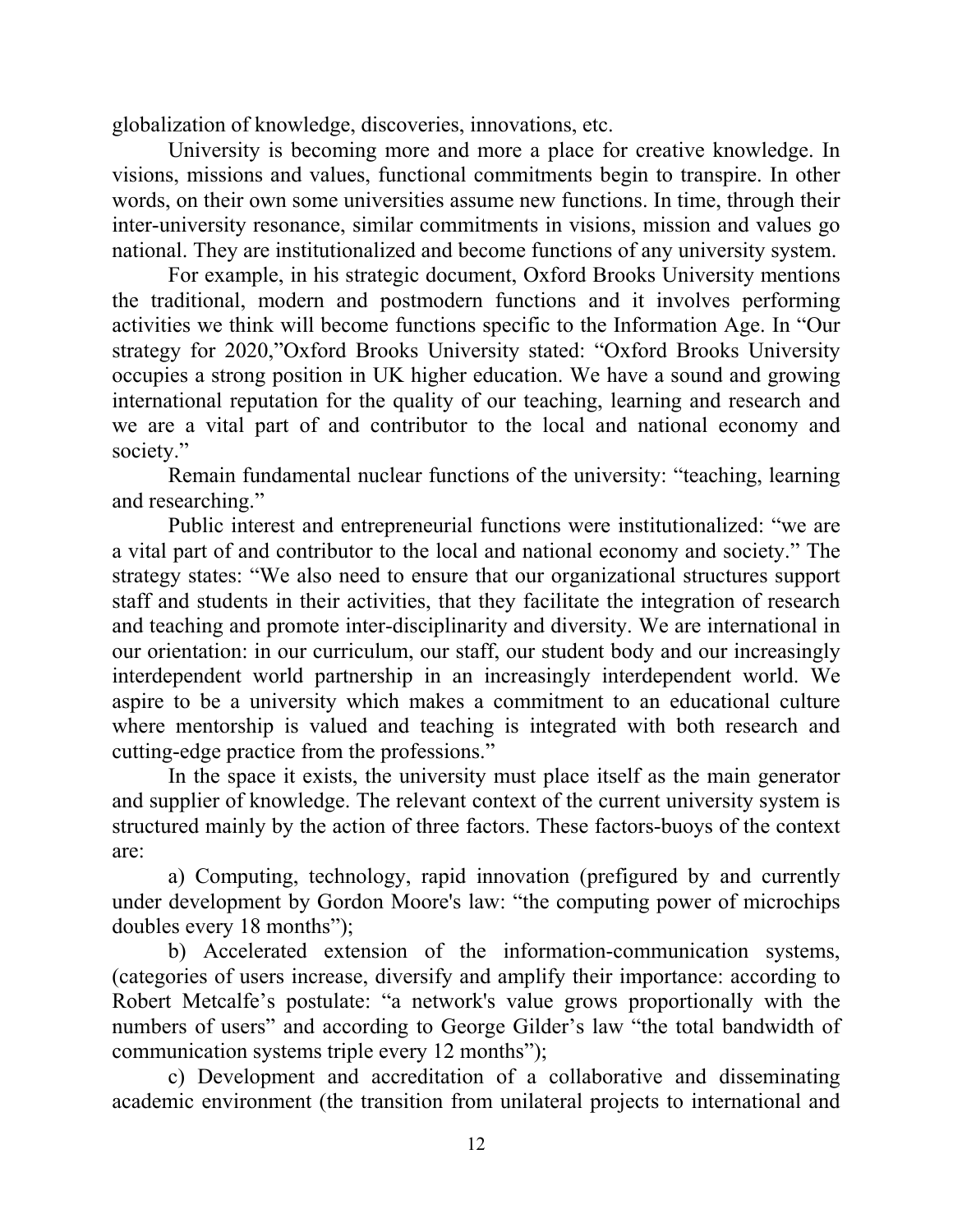multilateral projects, the application of the principle of "shared knowledge," the liberalization of flows of knowledge and the setting of new dissemination channels).

 The fundamental phenomena taking place in the internal environment are a permissive-adaptive and intelligent replication of those from the external environment: tech-digitization, globalization and interdependence. They have a direct impact on the activities carried out in the university and indirectly (mediated by management) on the functions of the university system.

 According to the strategy Oxford - 2020, management assures ("ensure") in connection with the involvement in reforming the functions of "teaching" and "research": "facilitate the integration of research and reaching" and "commitment to"... "teaching integrated with both research and cutting-edge practice."

 Related, we mention a commitment to "promote inter-disciplinarity and diversity." A direction with a functional touch is the decision that the university should be "international in our orientation: in our curriculum, our staff, our student body and our partnership." If at first already accredited four functions are mentioned, this latter functional commitment is specific to the Information Age world: "an increasingly interdependent world."

 Manuel Castells considers "globalisation and digitization" as "the two most profound social and economic trends of our age" (2009, p. 70). The main feature of globalization is reflected in the fulminant emergence of networks. A "Global Network Society" emerges. "Network society is to the Information Age," Castells states, "what the industrial society was to the Industrial Age" (2009, p. 12). In the "Global Network Society" image, universities are characterized as academic institutions with a recognizable profile. They "are at the cutting edge of research and teaching on the global network society." Keeping in mind two of the functions of the university "teaching" and "research," we may notice the acceptance of a commitment project: "project of situation the university within the technological and intellectual conditions of the Information Age" (Castells M., 2009, p. 3). Manuel Castells is not concerned with how the university should develop in the Information Age.

 Our thesis is that in the context of the "Digital Age," the university system must assume new functions adaptively. These functions are not surprising occurrences. They have been preliminarily mentioned in the university strategies, either incidentally as vision, mission and values or as precise missions. In the context of separation of functions the university system had to institutionalize, we mention Professor Andrei Marga's point of view. He has argued that the twentyfirst century university is forced to face many challenges, listing ten: "the implementation of the Bologna Declaration (1999), globalization, the sustainability and the identity of a university, the autonomy, the quality assurance, the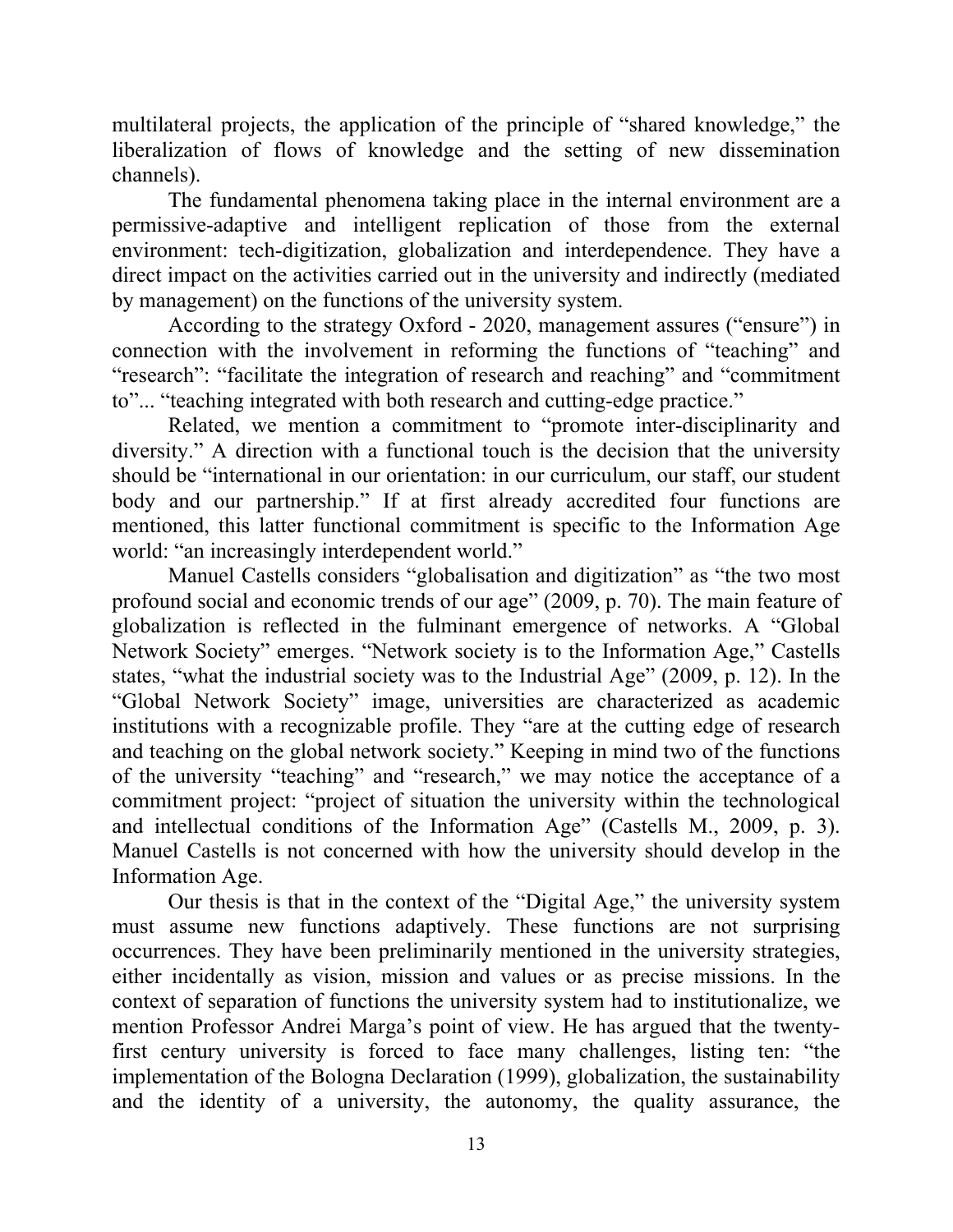Phenomenon of "brain drain," the issue of multiculturalism of leadership, the climate of change, the overcoming of relativism, and the recuperation of the vision based on knowledge "(Marga A., 2008).

 Smart organizations are characterized, among other things, by flexibility, learning and a high potential for change. As the most important pole of knowledge and as a decisive development pole, the university is among the most intelligent organizations. Therefore, we anticipate that university systems will even take on new functions according to the Digital Age opportunities. They will not expect that from opportunities, the challenges should become necessities. The new paradigm of a pure specificity for the Information Age will be a collaborativecommunicational paradigm.

 We predict that the current university system will connect into a single network under a title like "Universities Global Network." It is already mentioned, as Professor Adrian Ghicov does, about the "matching network" for an "efficient learning" (2008, p. 29) and about the "idea of integration and completeness" (Callo T., 2005, p. 49). Following the same line of ideas, Bogdan Danciu, Margaret Dinca and Valeria Savu consider communication and collaboration as concepts of adaptation in the "academic field" (2010, p. 87).

 University collaborative platforms will be open in areas and disciplines. Yuko Harayama and René Carraz count on "scientific collaboration," a feature found in the Japanese university system; see Harayama Y., R. Carraz, 2008.) Thus, "teaching" and "researching" could be carried out in the network. In this respect, Ilie Bădescu, Radu Baltasiu and Cristian Bădescu talk about "research networks" (2011, p. 248). IT infrastructure will enable the exchange of lectures held by teachers, live, interactively, in the videoconferencing system. Teachers specialize in certain subjects or who have important contributions on specific topics will be able to teach, using computer highways, the students from other universities in different regions or even other continents. As Ana Maria Marhan argues, cognitive players have not only become users of information technology, but they have mentally adjusted with the computer tools for learning, research, knowledge: a lucrative relationship between man and computer has been established (2007, pp. 12-14). Moreover, the teaching-learning in the network will capitalize improving the effect of "social facilitation" discovered by Robert B. Zajonc; "the mere presence of others" improves performance (1965, p. 274). The presence of students and teachers from other universities in videoconferencing will enhance the performance of teaching-learning knowledge and information. Students, as stated by Gheorghe Iosif, Ştefan Trăuşan-Matu, Ana-Maria Marhan, Ion Juvină şi Gheorghe Marius (2001), will be involved in designing cooperatively, with teachers, educational objectives; the training-educational process will be accomplished in relation to the "learning needs" and the "learning tasks," using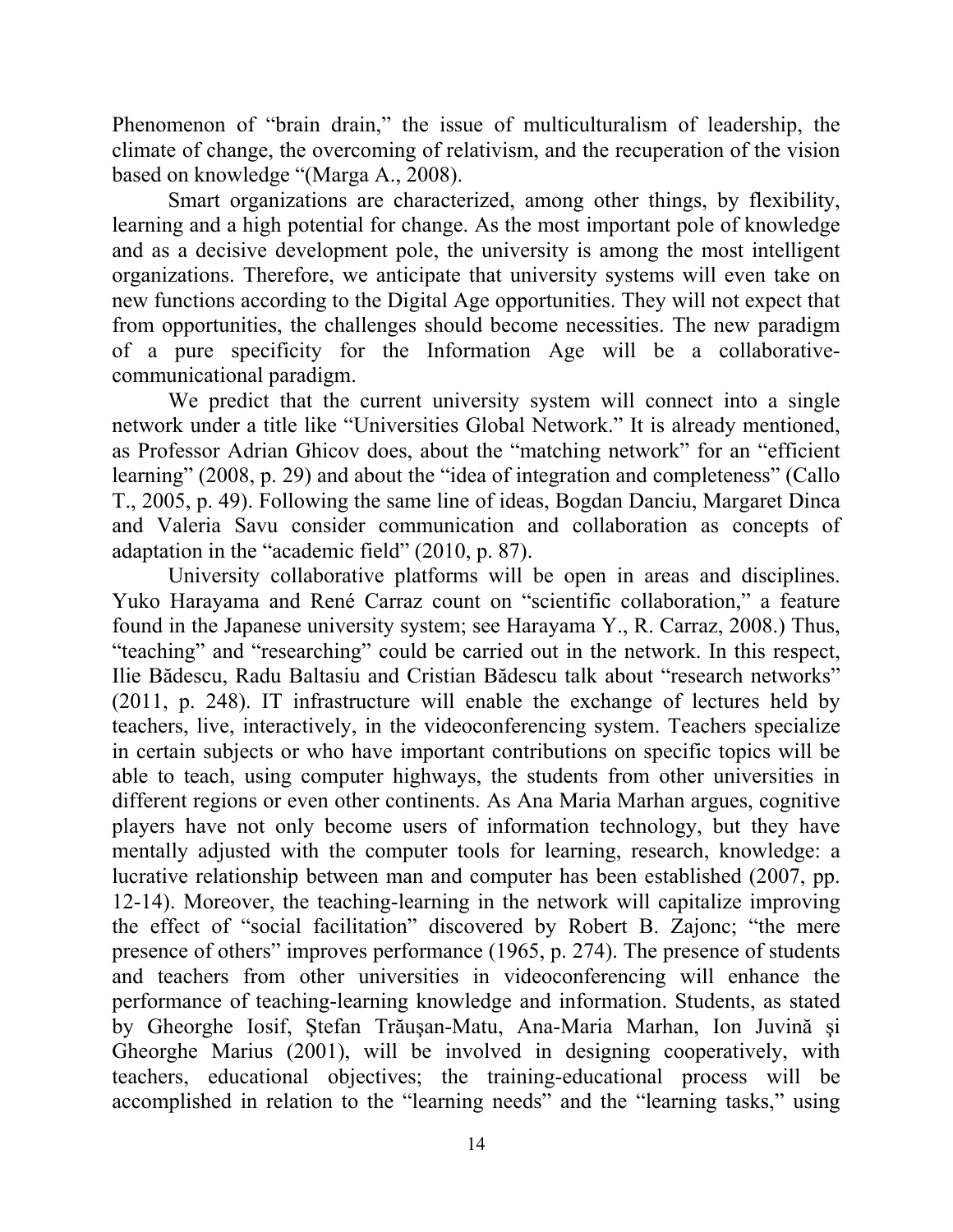computer technology, especially the Internet.

 The integration of university research will start by regional, national projects and will expand globally. Collaborative platforms will allow the dissemination and unification of knowledge in areas and disciplines. In this manner, a knowledge base will arise for each discipline to avoid knowledge, research, parallel investigation or discovery in some places of old discoveries made in other units of knowledge. On the platforms, virtual research teams may rise which can synthesize all relevant knowledge on a specific subject and to continue research on behalf of the entire community of specialists. Researchers from different universities will work on joint projects in virtual teams in collaboration platforms. Interdependence of the world will be so fully visible regarding the interdependence of research and learning too. Research will be better and more equitable and professional and student performance indicators will gain a unique and relevant basis for reporting and evaluation. At this moment it has already achieved the digitization of some of the activities induced by the use and occurrence in university of the traditional university-canonical function. Decisive steps were taken to implement computer strategies concerning the "learning-teaching" function. Well-known Australian specialist, Som Naidu, notes that today student should learn in a new context, one "of e-learning; open, distant, and flexible learning environments" (2003, p. 362). Naidu says that "In the midst of all this interest in the proliferation of e-learning, there is a great deal of variability in the quality of e-learning and teaching." (2003, p. 354). On this basis and related, the professor at the University of Melbourne develops a guide of principles and procedures. The study requires the idea of digitization by "e-learning and teaching" and other processes undertaken by the university system (S. Naidu, 2003).

 We value and fight for strengthening and developing the communicativecollaborative-integrative functions of the global university system. If the Digital Age brings, however, globalization and interdependence, we should not expect that they be imposed, but we should welcome them. It is good to settle all opportunities from challenges. It would be a beneficial and wonderful feed-forward response. In fact, some steps toward this emerging fifth function have already been taken.

 Finally, it is arguable that it is about a global e-university in a global esystem and that e-communication and collaboration function applies not only to universities, but to all institutions, and even to individuals entering the electronic global communication system.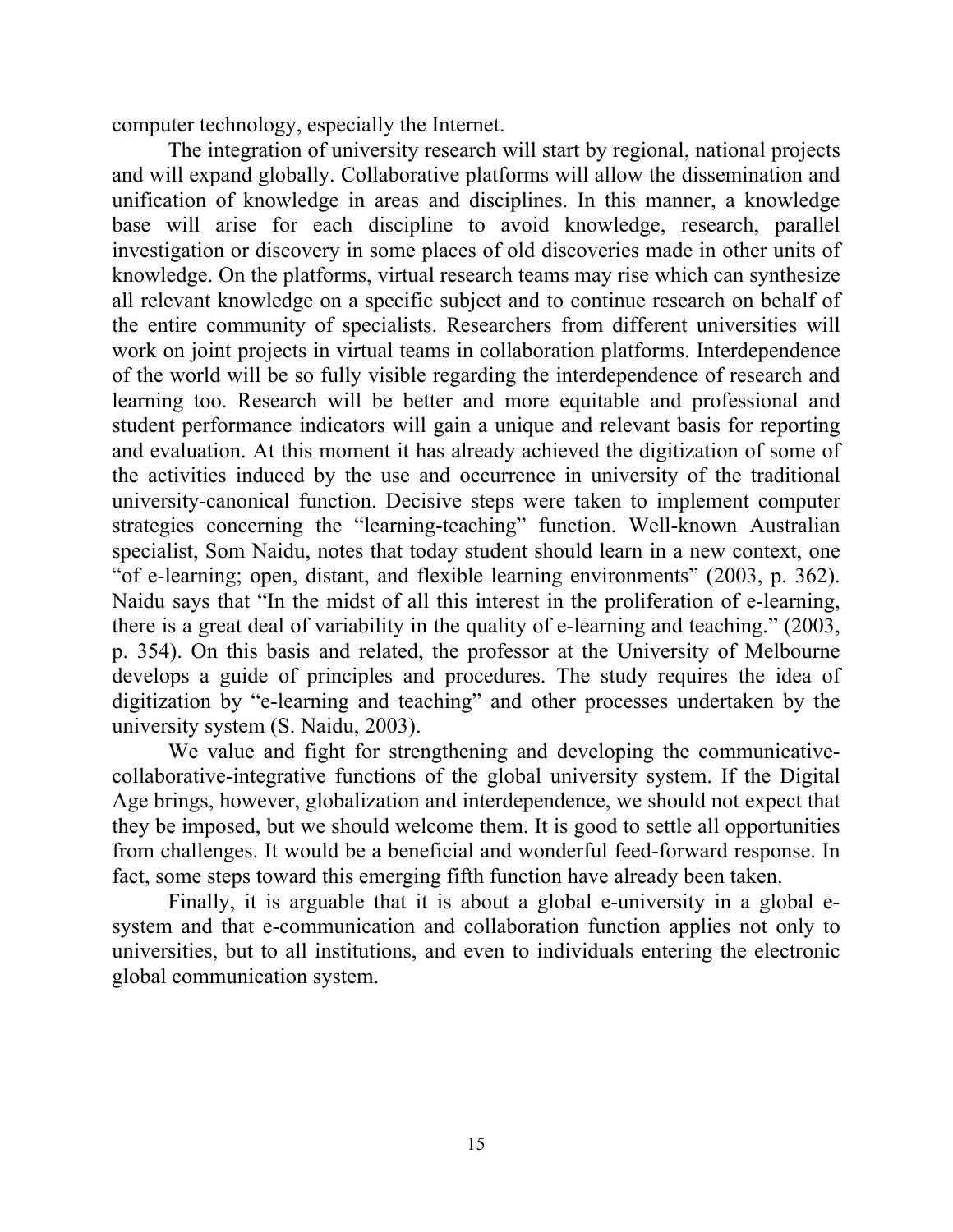Bibliography

- 1. Ashby W. R., *L'Homeostasia* în *Enciclopedie des sciences modernes*, t. VIII, Geneva, 1958.
- 2. Bădescu Ilie, Baltasiu Radu, Bădescu Cristian, *Sociologia şi economia problemelor sociale*, Bucureşti, Editura Mica Valahie, 2011.
- 3. Besanko D., Dranove D., Stanley M., Schaefer S., *Economics of Strategy*, 5th edition, John Wiley and Sons, 2010.
- 4. Brătianu C., *Reengineering the Romanian universities,* Journal of University Development and Academic Management, vol. 2, nr. 3-4, 2005, pp. 43-55.
- 5. Brătianu C., *The Learning Paradox of University*, Journal of Applied Quantitative methods, 2007, pp. 375-386.
- 6. Brătianu C., *The Intellectual Capital of Universities,* Annals of Faculty of Economics*,* vol. 1, Issue 1, 2009, pp. 63-70.
- 7. Brătianu C., Stanciu Şt., *An Overview of Present Research Related to Entrepreneurial University,* Management & Marketing, vol. 5, No. 2, 2010, pp. 117-134.
- 8. Brătianu C., Vasilache S., Jianu I., *Business Management*, Bucharest, Editura ASE, 2006.
- 9. Callo Tatiana, *O secvenţă experimentală a resortului de integralitate*, Didactica Pro, nr. 5-6(33-34), 2005, pp. 49-52, ISSN 1810-6455.
- 10. Castells M., *Communication Power*, Oxford University Press, 2009.
- 11. Castells M., *The Rise of Network Society*, Oxford, Blackwell, 1996.
- 12. Darlington L, *Banking Without Boundaries: the banking industry is transforming itself for the Digital Age"* în Tapscott D., Lowy A., Ticoll D., (eds.), *Blueprint for the Digital Economy. Creating Wealth in the Era of e-Business*, New York, McGraw Hill, 1998.
- 13. Dima I. C., Cucui I., Petrescu M., Stegăroiu I., Năbârjoiu N., *Econometrie managerială*, București, Editura Universității Naționale de Apărare "Carol I,"  $2007$ .
- 14. Dincă M., Danciu B., Savu V., *Concepte definitorii pentru adaptare*, în Dincă M. (coord.), *Câmpul universitar. O cultură a provocărilor*, Bucureşti, Editura Universitară, 2010.
- 15. Drucker P. F., *Toward the next Economics*, Boston, Harvard Business School Publishing Corporation, 2010.
- 16. Etzkowitz H., *Entrepreneurial Scientists and Entrepreneurial Universities in American Academic Science*, Minerva, vol. 21, No. 2-3, 1983, pp. 198- 233.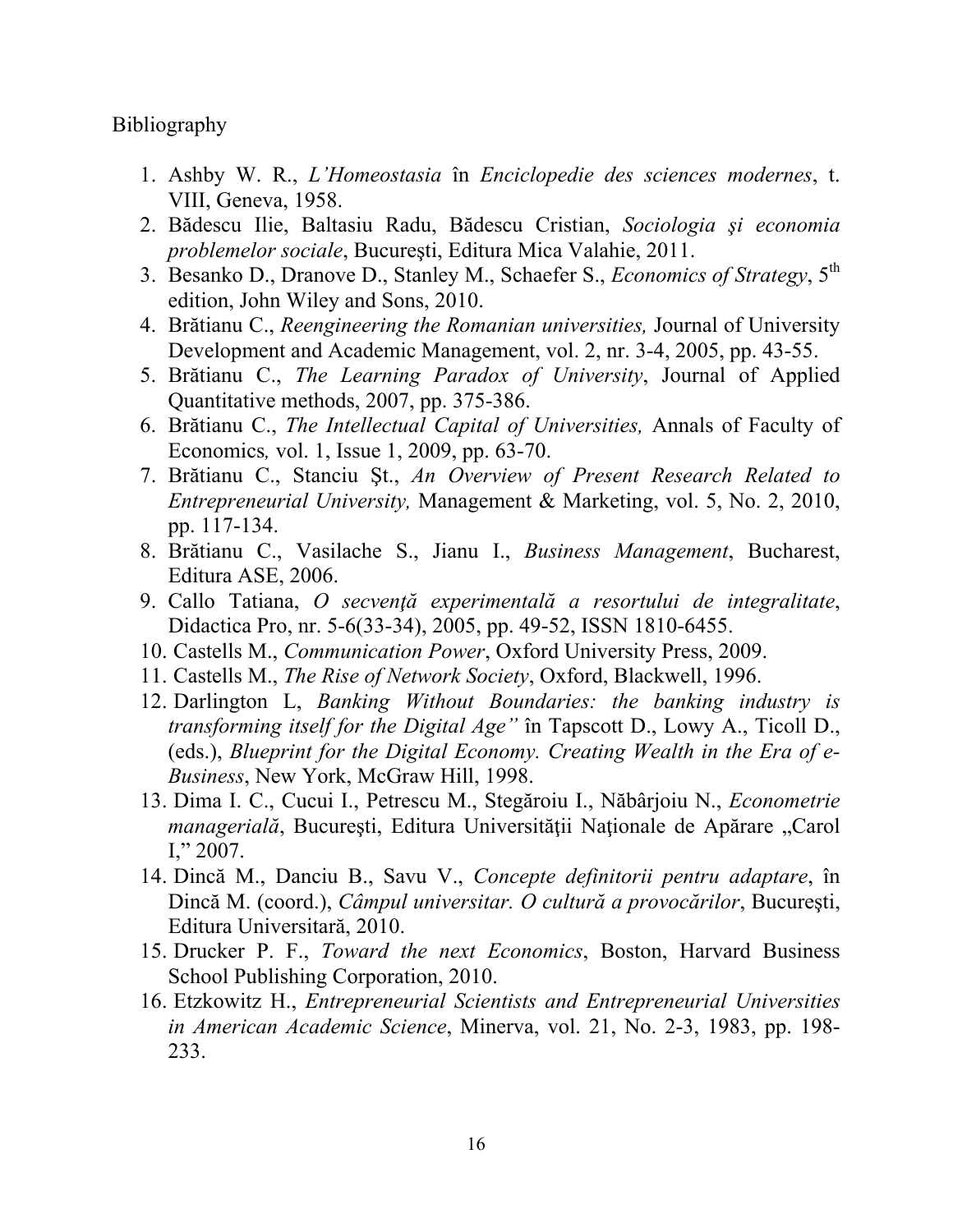- 17. Etzkowitz H., Webster A., Gebhardt C., Cantisano, Terra B.R., *The future of university and the university of future: evolution of ivory tower to entrepreneurial paradigm*, Research Policy, 29, 2000, pp. 313-330.
- 18. Gheorghe Iosif, Ştefan Trăuşan-Matu, Ana-Maria Marhan, Ion Juvină, Gheorghe Marius, *Proiectarea cooperativă a unui sistem inteligent de instruire pe web*, Revista de Psihologie a Academiei Române, Tomul 47, Nr. 1-2, 2001.
- 19. Ghicov Adrian, *Corelarea în reţea ca premisă a învăţării performante*, Didactica Pro, nr. 6 (52), 2008, pp. 29-31, ISSN 1810-6455.
- 20. Goodman N., *Introducere în sociologie*, Bucureşti, Editura Lider, 1998.
- 21. Harayama Y., Carraz R., *Japanese University Reform seen through Bureaucratic Reform and Changes in Patterns of Scientific Collaboration* în Weber L. E., Duderstadt J.J. (eds.), *The globalization of higher education*, London, Economica, 2008.
- 22. Hohendorf G., *Wilhelm von Humboldt*, Prospects: the quaterly review of comparative education, (Paris, UNESCO: International Bureau of Education), vol. XXIII, no. 3-4, 1993, pp. 613-623.
- 23. Marga A., *The University of the 21-st century. Challenges,* Journal of University Development and Academic Management, Year V, no. 9-10, 2008.
- 24. Marga A., *Values of University*, în Sodlak J., Hüfner K., Pricopie R., Grunberg L., *UNESCO Forum on Higher Education in the Europe Region*, Bucureşti, Comunicare.ro, 2009.
- 25. Marhan A. M., *Psihologia utilizării noilor tehnologii*, Iaşi, Editura Institutul European, 2007.
- 26. Mureşan V., *Manifest pentru o universitate antreprenorială*, Bucureşti, Editura Punct, 2002.
- 27. Naidu S., *Design Instruction for e-Learning Environments*, in Moore M. G., Anderson B. G. (eds.), *Handbook of Distance Education*, London, Lawrence Earlbaum Associates Publishers, 2003.
- 28. Naidu S., *E-Learning: a Guidebook of Principles, Procedures and Practices*, New Delhi, Commonwealth Educational Media Center for Asia (CEMCA), and the Commonwealth of Learning, 2003.
- 29. Newby H., *The Challenge of European Universities in the Emerging Global Marketplace* în Weber L. E., Duderstadt J.J., (eds.), *The globalization of higher education*, London, Economica, 2008.
- 30. Newman J.H.C., *The Idea of a University*, Washington, Regnery Publishing Inc., 1999.
- 31. Nica P., *Implicaţii manageriale ale trecerii la finanţarea globală a universităţilor*, Iaşi, Editura Multiprint, 1998.